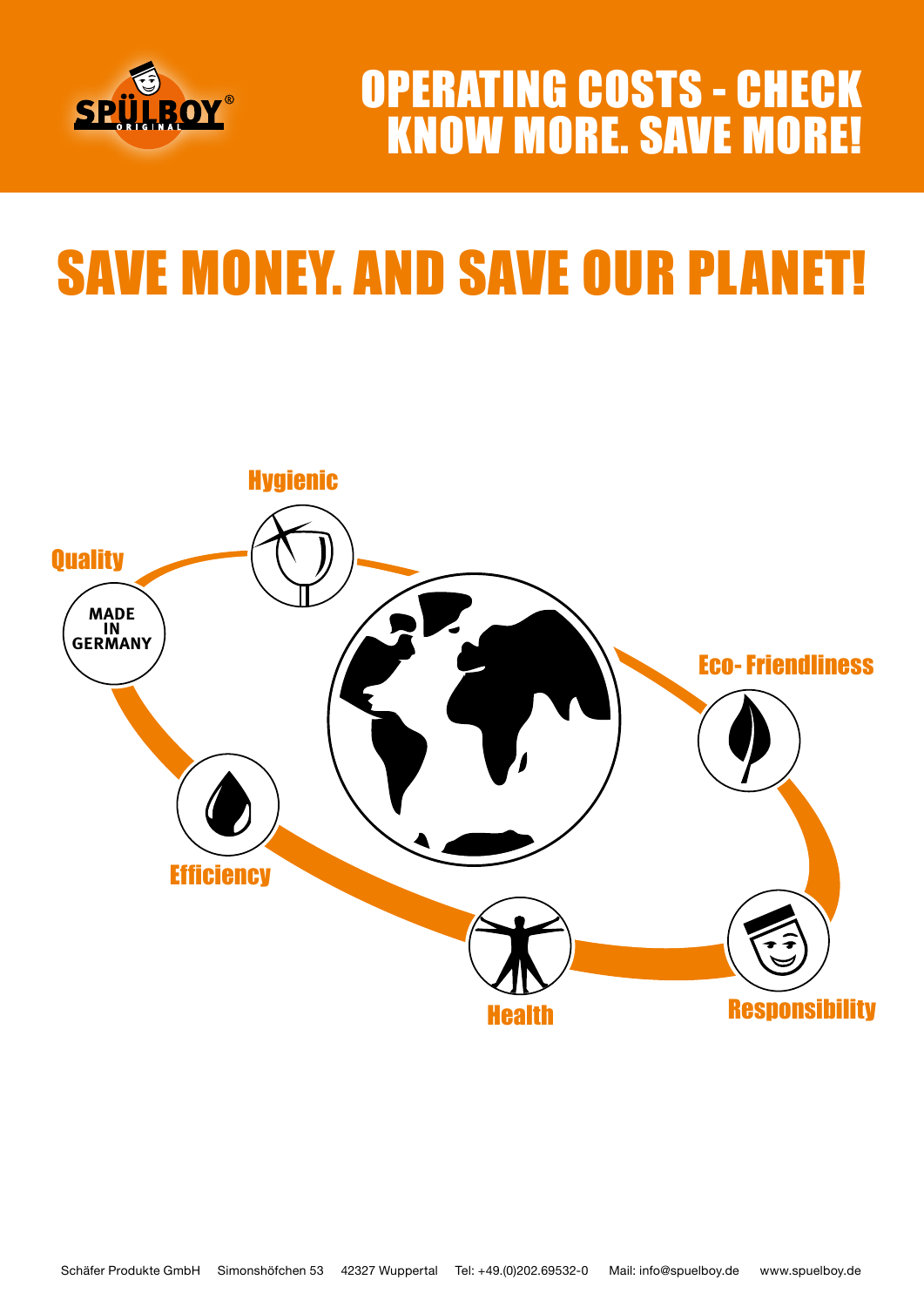

## **OPERATING COSTS – CHECK ID**

## OPERATING COSTS: WATER CONSUMPTION

Assumption: rinsing 50 glasses per hour, working time 8 hours, 30 days per month.

Basis of calculation: price of one cubic meter fresh water: 1, 70€. price of cubic meter sewage: 2,10€ (German price index, source: Focus online 2014)

### SPÜLBOY® - GLASS WASHER 3-PIECE GLASS WASHING BRUSH ELECTR. GLASS WASHING MACHINE



Spülboy glass washer combines spatially separated pre- washing and fresh water rinse systems in one device. This enables the application within one sink. At that Spülboy convinces with lowest and most efficient water consumption of 10cl per glass. A one- time initially filling is sufficient due to the continuous supply of fresh water released by each rinsing step.



- $\cdot$  50 glasses x 10cl x 8h = 40 l/ day
- $\cdot$  40 l + 5 l initial filling = 45 l
- 45 l x 30 days:  $1.350$  l =  $1,35$  m<sup>3</sup>
- 1,35 m<sup>3</sup> x 1, 70 $\varepsilon$  = 2,30 $\varepsilon$  (fresh water)
- 1,35 m<sup>3</sup> x 2, 10  $\epsilon$  = 2,84 $\epsilon$  (sewage water)



Cleaning glasses with a 3-piece washing brush legally requires two sinks. The first sink is needed to pre wash the glasses with the brush. The measurement of a standard sink is 40cm x 30cm x 40cm and the brush (height of the brush 25cm) has to be covered by water. This requires a volume of 41 liter. The water should be changed at least hourly.

The second sink is to rinse the glass by fresh water. It requires a permanent circulation of fresh water to keep the water usable. This is done by a flush pipe and takes 750ml each minute.

### CALCULATION:

- Filling pre wash sink  $= 41$  l x 8h = 328 l/ day
- $\bullet$  Initial filling rinse sink = 40 l
- refreshing rinse water = 750 ml  $\times$  60 min = 45  $V$  h
- $\cdot$  45 l x 8h = 360 l + 40 l = 400 l/ day
- Water consumption/ day: 728 l
- Water consumption/ month:  $21.8701 = 21.9$  m<sup>3</sup>
- 21,8 m<sup>3</sup> x 1, 70€ = 37,06 € (fresh water)
- 21,8 m<sup>3</sup> x 2,10 € = 45,78 € (sewage water)

**Total monthly water consumption: 21.840 l Total water costs per month: 82,24 €**



An electrical glass washing machine is automatically filled up with water **Dinitial filling 16 l.** An average wash cycle takes about 120 – 180 seconds. The basket of the tested device can take up 25 glasses. The tested glass washing machine takes 4,5 l each washing cycle.

### CALCULATION:

- 25 glasses á 4,5 l  $\times$  2 = 9 l for 50 glasses
- $91 \times 8h = 72$  I/ day
- $721 + 161 = 881$
- 88 l x 30 days =  $2.6401 2.64$  m<sup>3</sup>/ month
- 2,64 m<sup>3</sup> x 1, 70 $\varepsilon$  = 4,49  $\varepsilon$  (fresh water)
- 2,64m<sup>3</sup> x 2,10  $\varepsilon$  = 5,54  $\varepsilon$  (sewage water)

**Total monthly water consumption: 1.350 l Total water costs per month: 5,14€**

**Total monthly water consumption: 2.640 l Total water costs per month: 10,03€**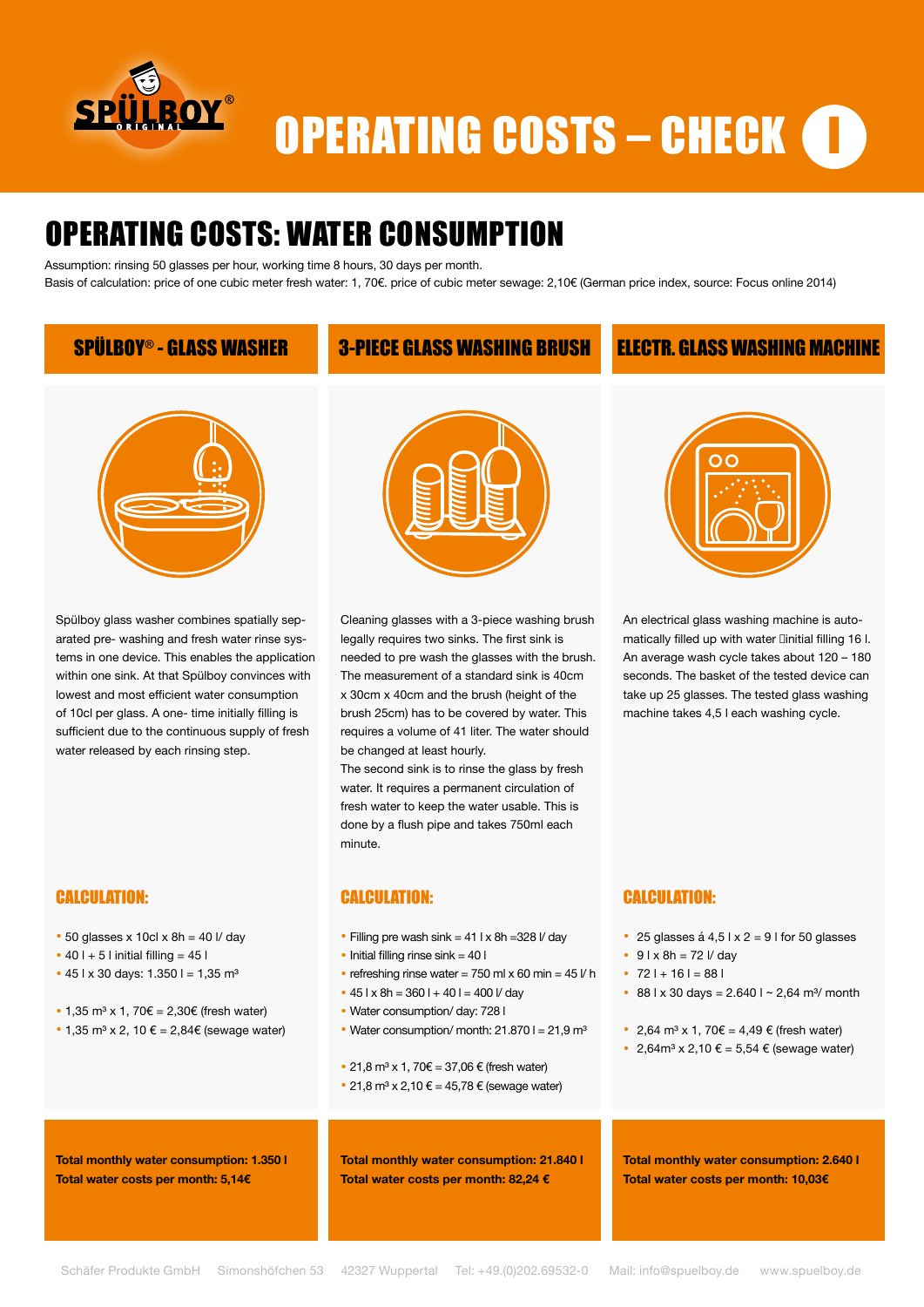

# OPERATING COSTS – CHECK (II

## OPERATING COSTS: ELECTRICITY

Assumption: rinsing 50 glasses per hour, working time 8 hours, 30 days per month. Basis of calculation: price of one kilowatt hour: 0, 28€ (German price index, source: stromauskunft.de 2015).

### SPÜLBOY® - GLASS WASHER 3-PIECE GLASS WASHING BRUSH ELECTR. GLASS WASHING MACHINE



Spülboy glass washer work

- completely without electricity
- very environmental friendly
- with lowest water consumption

The effectiveness and cleaning performance is granted by the combination of fresh, cold water, our special Spülboy glass washing tabs and especially the mechanical abrasion forces of the brush at the glasses inner and outer side.



The application of a 3- piece brush requires two sinks and a continuously water supply but

• needs no electricity

Cleaning by a 3- piece brush does not require any electricity but achieves a satisfying cleaning result only under a lot of effort of water and detergents. An additional cleaning step is required as the brush doesn't allows an abrasion all around the glass



The tested glass washing machine (6 KW) consumes:

### CALCULATION:

- 25 glasses each basket
- 16 wash cycles/ day (8hours) 3 min = 48 min/ days
- $\cdot$  48 min = 0.8 hours
- $\cdot$  6.000 watt x 0.8 hours = 4.800 watt/ 4.8 KW
- 4.8 KW x 0.28€ = 1.34€/ day
- Costs for electricity/ month: 40,32€:

**Total costs for electricity per month: 0,00€ Monthly power consumption: 0 KWh**

**Total costs for electricity per month: 0,00€ Monthly power consumption: 0 KWh**

**Total costs for electricity per month: 40,32€ Monthly power consumption: 144 KWh**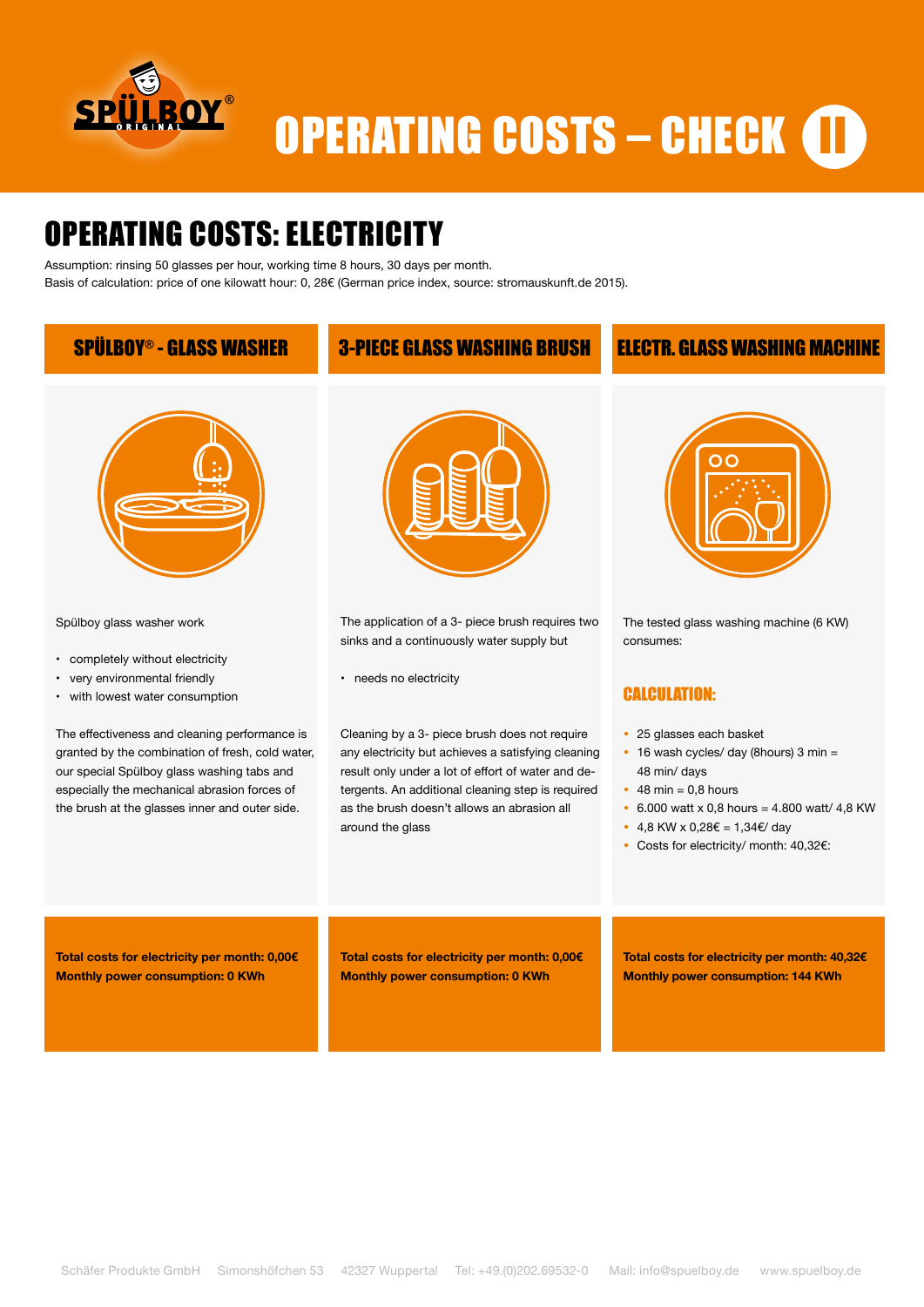

# **OPERATING COSTS - CHECK III**

## OPERATING COSTS: DETERGENTS & CHEMICALS

Assumption: rinsing 50 glasses per hour, working time 8 hours, 30 days per month.

### SPÜLBOY® - GLASS WASHER 3-PIECE GLASS WASHING BRUSH ELECTR. GLASS WASHING MACHINE



One (1) original Spülboy NU glass washing tab grants hygienic clean results for approx. 4 hours. 1 can contains 100 tabs and costs 14,70€

#### CALCULATION TABS:

- 14,70€ / 100 tabs =  $0.15€$  each tab
- $\cdot$  0,15€ x 2 = 0,30€ for 8 hours

To clean, disinfect and maintain the brushes we recommend to use our special Spülboy sanitation powder (clean central brush and brush strip) at least every day. Each application needs 30g. 1 can costs 7,20€ and contains 750g.

### CALCULATION SANITIZER POWDER:

- 7,20€ / 7500g = 0,0096€/ g
- 0,0096€ x 30g = 0,29€/ application



 $0.15€$  (tab) + 0.29€ (powder) = 0.59€/ day



For the cleaning procedure with a 3- piece brush a liquid glass washing chemical is usually used. To reach proper effects at least 10ml liquid should be added to 41l water (filled sink). Price for the tested detergent 12, 50€/ liter.

#### CALCULATION:

- 12,50€ / 1000ml = 0,013€/ ml
- $\cdot$  0,013€ x 10ml = 0,13€/ dosage (sink)
- 0,13€ x 8 hours =  $1,04 \notin \text{day}$

It is also necessary to clean and disinfect the brush. For that we recommend to use our special Spülboy® sanitation powder at least every day. Each application needs 30g. 1 can costs 7,20€ and contains 750g.

#### CALCULATION SANITIZER POWDER:

- 7,20€ / 7500g = 0,0096€/ g
- 0,0096 $\varepsilon$  x 30g = 0,29 $\varepsilon$ / application

#### SUM UP:

1,04€ (liquid) + 0,29€ (powder) = 1,33€/ day



Electrical glass washing machines need:

- rinse aid -> 10 cost  $50.50 \in 0.005 \in \text{/ml}$
- cleanser -> 10l cost  $42.90€ = 0.004€/ml$
- salt -> 2kg cost  $3,15€ = 0,0016€/ g$

The tested electrical glass washing machine consumes:

- 0,65ml rinse aid each liter passed through
- 0,70ml cleanser each liter passed through
- 12,5 g each wash cycle

The tested electrical glass washing machine has a water passage of 4,5l each washing cycle.

#### CALCULATION RINSE AID:

- $\cdot$  0,65ml x 4,5l = 2,93ml each wash cycle
- 2,93ml x 0,005€ = 0,015€
- 0,015x16 wash cycles/ day=0,24€ rinse aid/day

#### CALCULATION CLEANSER:

- $\cdot$  0.70ml x 4.5l = 3.15ml each wash cycle
- 3.15ml x 0.004€ = 0.013€
- 0,013 x 16 wash cycles/ day =  $0,21 \in$  cleanser/day

#### CALCULATION SALT:

- $3,15€$  / 2000q = 0,0016€/ q
- 0,0016€ x 12,5q x 16 = 0,02€ = 0,32€ salt/ day

#### SUM UP:

 $0,24€ + 0,21€ + 0,32€ = 0,77€ = 23,10€/$  month

**Total costs for Spülboy detergents per month: 17,70€**

**Total costs for liquid detergent per month: 39,90€**

**Total costs for detergents & chemicals per month: 23,10€**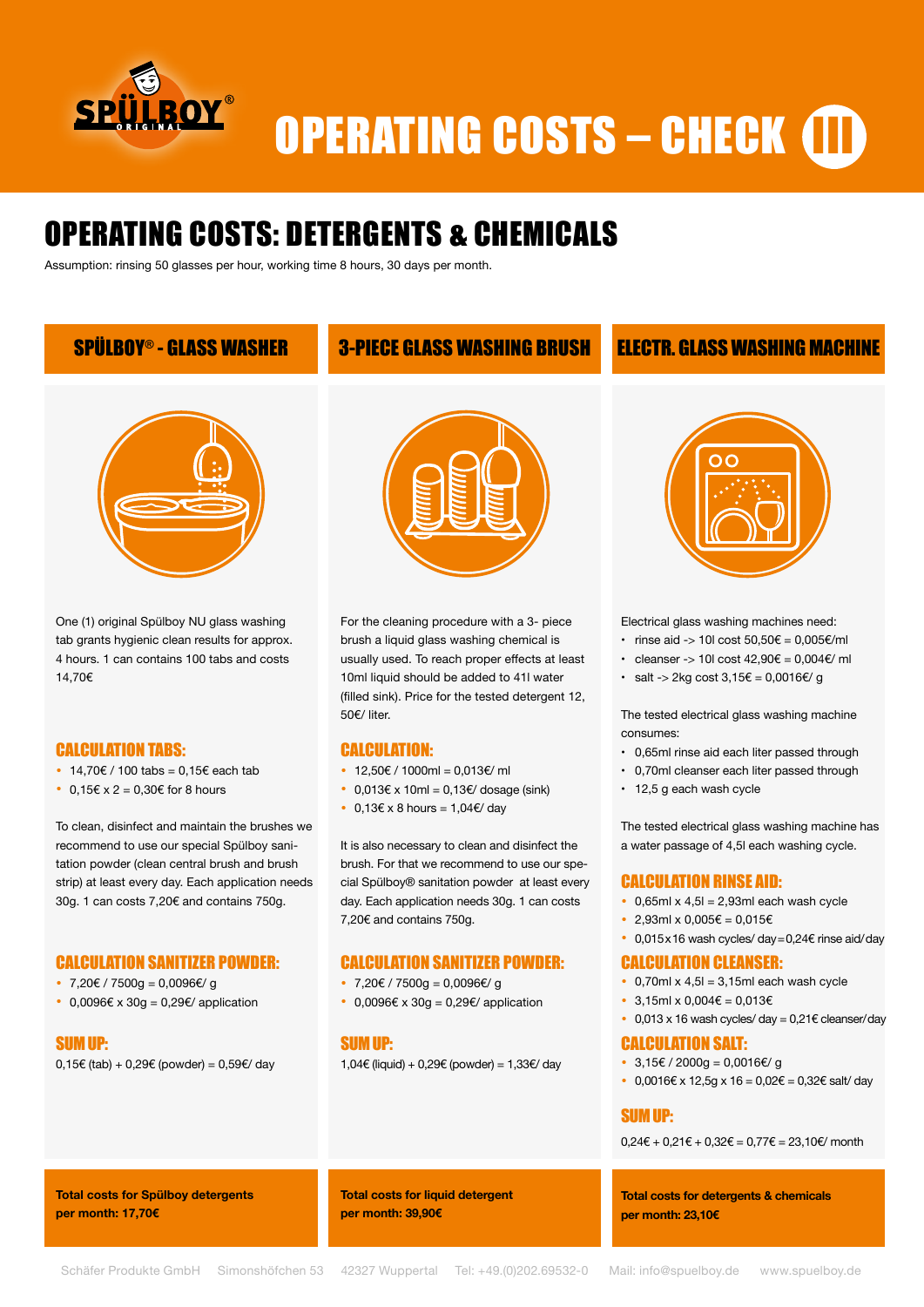

# OPERATING COSTS – CHECK **(I**)

### SPÜLBOY® - GLASS WASHER 3-PIECE GLASS WASHING BRUSH ELECTR. GLASS WASHING MACHINE



## **INVEST:**

SPÜLBOY® - GLASS WASHER APPLICATION TIME/ DURABILITY/ DEPRECIATION: 3 YEARS

#### CALCULATION:

- Spülboy: 129,-€
- Installation: 0,-€
- Total costs: 129,-€
- 129-€/36 month =  $3.58$ €/ month

Investment for Spülboy per month: 3,58€



#### 3-PIECE GLASS WASHING BRUSH APPLICATION TIME/ DURABILITY/ DEPRECIATION: 2 MONTH

#### CALCULATION:

- 3 piece glass washing brush: 9,50€
- Installation: 0,-€
- Total costs:  $9,50 \in$
- 9.50€ x 6 / 12 month = 4.75 €/ month

#### ELECTRIC GLASS WASHING MACHINE APPLICATIONTIME/DURABILITY/DEPRECIATION:5YEARS

### CALCULATION:

- electrical glass washing machine: 2.980,- €
- installation, setting, Instruction: ca. 320,-€
- delivery (if necessary): ca. 50,-€ (not taken into account)
- Total costs for the electrical machine: 3.300€
- 3.300€ / 60 month

Investment per month: 55€

## **MAINTENANCE: REPLACEMENTS & MAINTENANCE**

#### CALCULATION:

- 2x brush head: 9,60€
- 1x middle brush: 14,70€
- 1x brush strip: 18,00€
- external service fees: 0,00€
- 42,30€/ 12 month =  $3,53€$  per month

**Monthly Investment for Spülboy: 3,58€ Monthly costs for maintenance: 3,53€**

**Total monthly costs for Invest &** 

**maintenance 7,11€**

#### CALCULATION:

- no
- external service fees: 0,00€
- total costs: 0,00€

#### CALCULATION:

- according to manufacture minimum twice a year maintenance service by external professionals
- perhaps plus extraordinary repairs (not taken into account)
- Total costs for maintenance of electrical glass washer: 300,-€
- 300€ / 12 month =  $25€$  per month

**Monthly Investment for electr. glass washer: 55,-€ monthly costs for maintenance: 25€**

**Total monthly costs for Investment & maintenance 80,-€**

**Total monthly costs for Invest &** 

**maintenance 4,75€**

**Monthly Investment for 3- piece brush: 4,75€ Monthly costs for maintenance: 0,00€**

Investment per month: 4,75€